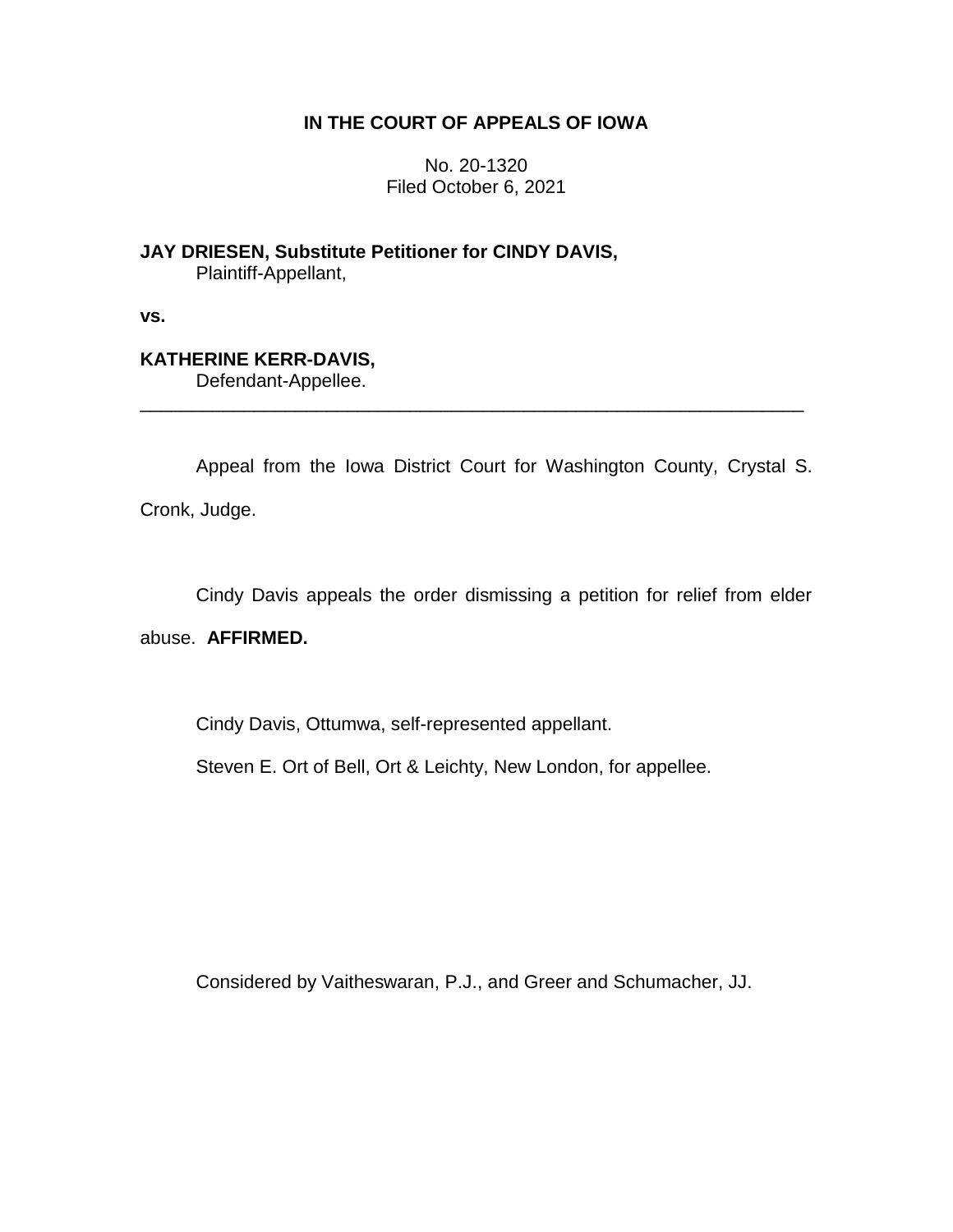#### **GREER, Judge.**

In what rings as a custody dispute between women who helped raise this adult ward, this case began with a petition for relief from elder abuse filed by Jay Dreisen as substitute petitioner for Cindy Davis.<sup>1</sup> In the petition filed by Dreisen, he alleged that Katherine Kerr-Davis, court-appointed guardian of Cindy's adult son and the widow of Cindy's ex-husband, is causing Cindy "harm and unbearable grief" by preventing Cindy from visiting the ward.<sup>2</sup> The district court dismissed the petition on Katherine's motion, finding in part that Cindy is not a vulnerable elder and Dreisen does not qualify as a substitute petitioner. Cindy appeals.

### **I. Jurisdiction.**

 $\overline{a}$ 

At the outset, we must address Katherine's motion to dismiss the appeal for lack of jurisdiction, which the Iowa Supreme Court ordered submitted with this appeal. *See Hedlund v. State*, 875 N.W.2d 720, 724 (Iowa 2016) ("We consider challenges to our jurisdiction before other issues in a case."); *see also In re M.W.*, 894 N.W.2d 526, 529 (Iowa 2017) ("Our first duty is to determine whether we have jurisdiction to consider and decide the appeal on its merits."). This court's jurisdiction "is limited to those matters for which an appeal or review proceeding properly has been brought before the supreme court, and for which the supreme court . . . has entered an order transferring the matter to the court of appeals."

2

 $<sup>1</sup>$  At the time of the hearing on the motion to dismiss, Cindy testified she was sixty-</sup> eight years old. Dreisen was not a licensed attorney. He described himself as an "elder advocate" for Cindy.

 $2$  Although Katherine disputes this characterization, claiming that Cindy's son does not wish to visit her, we must accept the factual allegations in the petition as true in ruling on a motion to dismiss. *See Benskin, Inc. v. W. Bank*, 952 N.W.2d 292, 298 (Iowa 2020).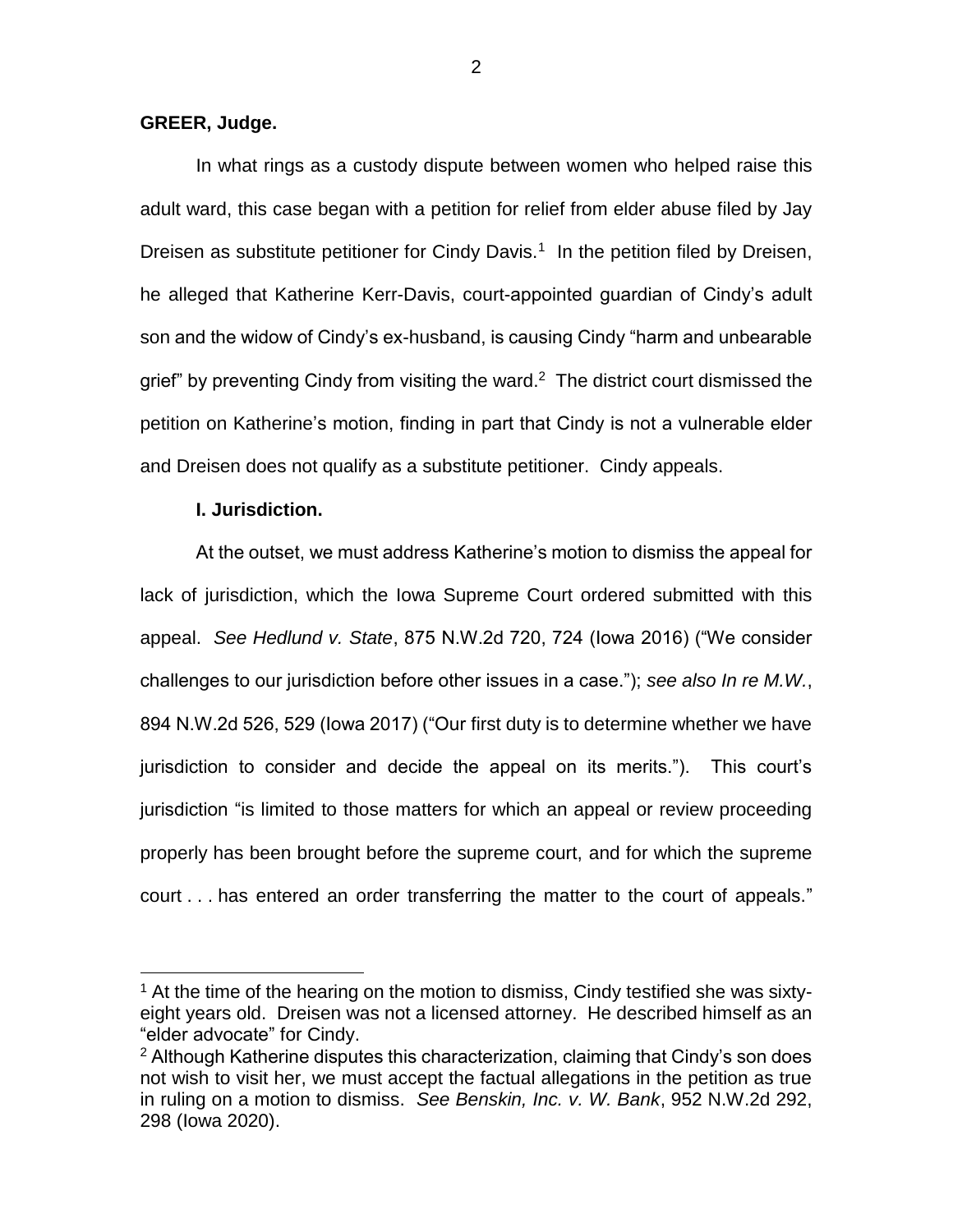Iowa Code § 602.5103(3) (2020). Because appellate jurisdiction is conferred by statute, any failure to comply with the statutory requirements for perfecting appeal deprives us of jurisdiction. *See Hampton v. Des Moines & C.I. Ry. Co*., 249 N.W. 436, 437 (Iowa 1933); *accord Schrier v. State*, 573 N.W.2d 242, 244–45 (Iowa 1997) (stating the court cannot hear a particular appeal "where a party fails to follow the statutory procedures for invoking the court's authority").

Katherine claims we lack jurisdiction to hear this appeal because Cindy filed the notice of appeal instead of Dreisen, who petitioned the district court as substitute petitioner. "It is a well-established rule in this and other jurisdictions that an appeal will not lie at the instance of one who is not a party to the order, judgment, or decree from which the appeal is taken. 'A stranger to the record' cannot appeal." *Chicago, B. & Q.R. Co. v. Bd. of Supervisors*, 221 N.W. 223, 225 (Iowa 1928) (citation omitted). But Cindy is not a stranger to the record. Here, she is the focus of the record.

Ordinarily, actions "must be prosecuted in the name of the real party in interest." Iowa R. Civ. P. 1.201. This rule aims to protect a defendant against a subsequent lawsuit from the party who is legally entitled to recover. *See Kimmel v. Iowa Realty Co.*, 339 N.W.2d 374, 379–80 (Iowa 1983). There is an exception, however, for certain categories of actors: one who acts in a representative capacity ("an executor, administrator, conservator, guardian, [or] trustee of an express trust"), "a party with whom or in whose name a contract is made for another's benefit," or "a party specially authorized by statute." Iowa R. Civ. P. 1.201.A person falling into one of these categories "may sue in that person's own name without joining the party for whose benefit the action is prosecuted." *Id.* In enacting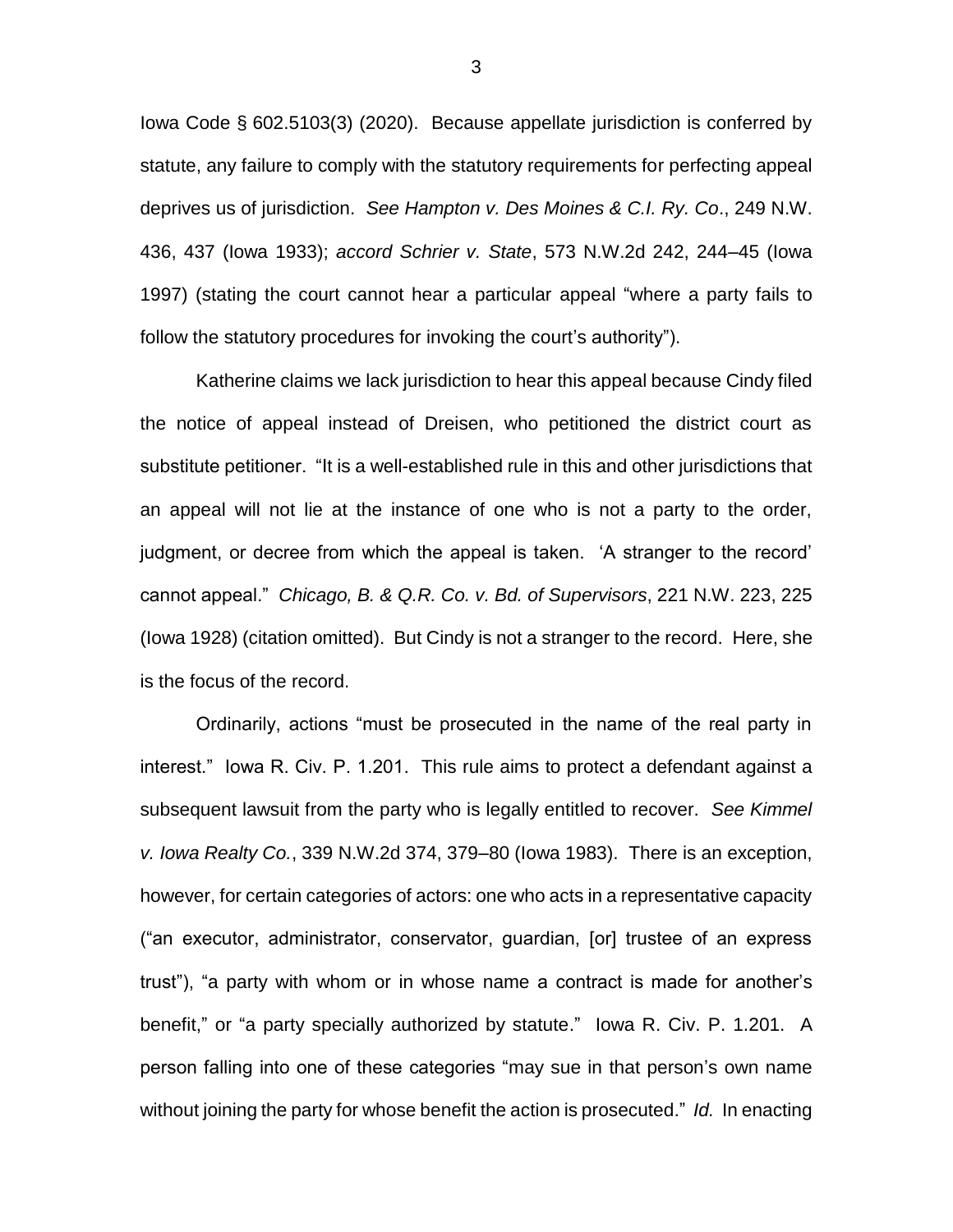chapter 235F to protect vulnerable elders from abuse, the Iowa legislature provided that special authorization by designating two categories of persons who may petition for protection from elder abuse: a vulnerable elder (the real party in interest) *or* a substitute petitioner.<sup>3</sup> *See* Iowa Code § 235F.2(1). Thus, Dreisen, who falls under the exception to the rule requiring that an action be prosecuted by a real party in interest, filed the petition in his own name as substitute petitioner for Cindy, the real party in interest. But Cindy retained certain rights under chapter 235F, including the right to retain counsel, file objections to any protective order the court issues, request a hearing on the petition, and present evidence and cross-examine witnesses at the hearing. *See id.* § 235F.2(5). Both Cindy and Dreisen were listed as petitioners on the district court docket sheet, and each was assigned a unique litigant PIN. And our supreme court has noted the real party in interest rule "should not be applied in a hypertechnical fashion." *Zimmerman v. Kile*, 410 N.W.2d 262, 265 (Iowa 1987).

Federal courts have recognized an exception to the corresponding federal rule that only properly named parties or those who intervene or attain party status may appeal. *See, e.g.*, *Curtis v. City of Des Moines*, 995 F.2d 125, 128 (8th Cir. 1993). An appeal may be taken in federal court by nonparties who (1) have "an interest in the cause litigated" and (2) "participated in the proceedings actively enough to make [them] privy to the record." *Id.*; *accord In re Rose*, 86 F.2d 69, 71 (9th Cir. 1936) ("[W]here a person had been treated as a party in the trial court,

 $\overline{a}$ 

<sup>&</sup>lt;sup>3</sup> "Substitute petitioner' means a family or household member, guardian, conservator, attorney in fact, or guardian ad litem for a vulnerable elder, or other interested person who files a petition under this chapter." Iowa Code § 235F.1(5).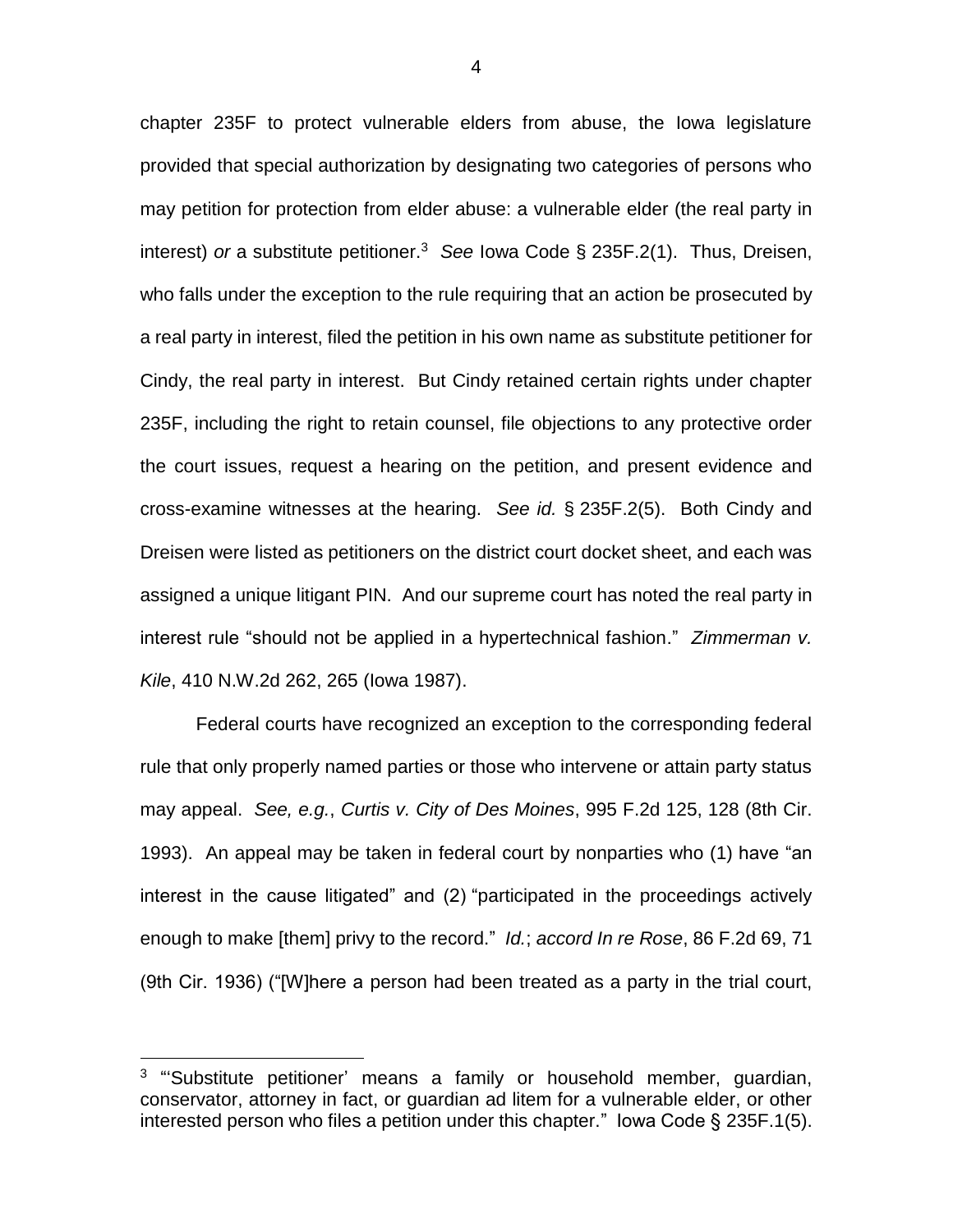[that person] may be allowed to appeal."); *see also Pierce v. Baker*, No. 90-5357, 1991 WL 9977, at \*4 (6th Cir. Jan. 31, 1991) (recognizing that federal courts have allowed an appeal by a nonparty where "(1) the appellant had participated in the district court proceedings even though not a party, and (2) the equities of the case weighed in favor of hearing the appeal" (quoting *In re Proc. Before Fed. Grand Jury*, 643 F.2d 641, 643 (9th Cir. 1981)). State courts have likewise adopted similar exceptions for nonparty appeals. *See, e.g.*, *Federated Mut. Ins. Co. v. McNeal*, 943 So. 2d 658, 663 (Miss. 2006) (adopting the federal exception while acknowledging the better practice is to intervene); *In re Beach Props., Inc*., 133 A.3d 854, 859 (Vt. 2015) (finding nonparty appellant satisfied requirements to be considered a de facto party because she actively participated in the proceeding below and "had a strong, personal stake in the outcome"). And our own supreme court has recognized an exception to "the general rule that only a party to the action below may seek a writ of certiorari challenging the action of an inferior tribunal." *Crowell v. State Pub. Def.*, 845 N.W.2d 676, 682–83 (Iowa 2014). In doing so, it found "support in analogous federal cases relating to the standing to bring appeals." *Id.* at 684–85.

Although Driesen petitioned the district court in his own name, he did so on Cindy's behalf. As the party in interest, our legislature has granted Cindy certain rights to participate in the proceeding. She appeared at the hearing on the motion to dismiss the action and filed a timely notice of appeal from the order granting dismissal. And she has an interest in the proceedings as an aggrieved party given the district court's holding that she is not a "vulnerable elder" under chapter 235F.

5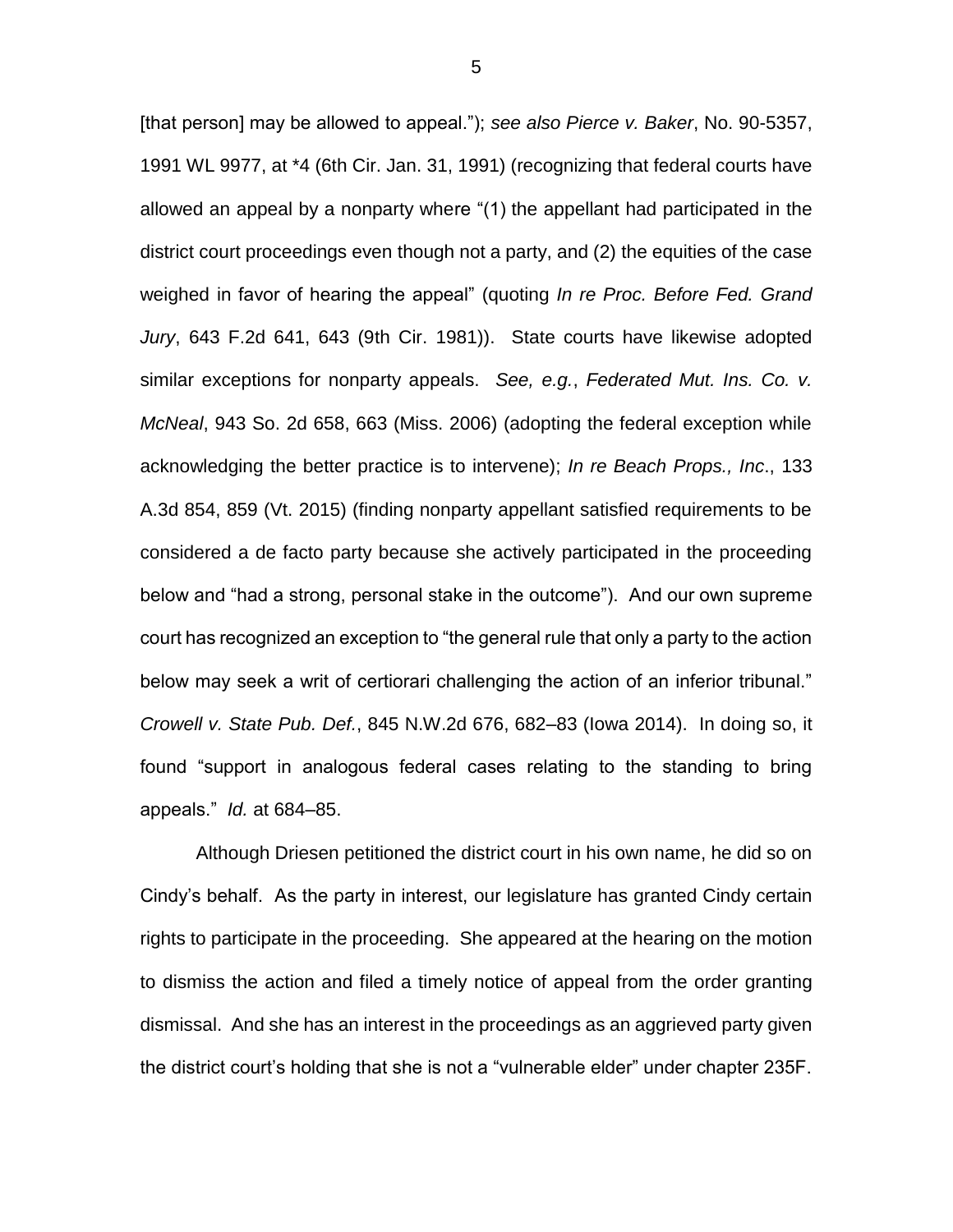Concluding we have jurisdiction to proceed to the merits on the specific facts before us, we deny Katherine's motion to dismiss the appeal.

### **II. Merits.**

 $\overline{a}$ 

Turning to the merits of the appeal, Cindy disputes the finding that she is not a vulnerable elder. Iowa Code section 235F.1(17) defines "vulnerable elder" as "a person sixty years of age or older who is unable to protect himself or herself from elder abuse as a result of a mental or physical condition or because of a personal circumstance which results in an increased risk of harm to the person." Age alone cannot establish a person is a vulnerable elder. *See Struve v. Struve*, 930 N.W.2d 368, 372 (Iowa 2019). For age to qualify one as a vulnerable elder, it must render one unable to protect oneself from elder abuse. *See In re Chapman*, 890 N.W.2d 853, 858 (Iowa 2017).

Although Cindy meets the threshold age required for one to be a vulnerable elder, she does not claim she cannot protect herself *because of* her age. Instead, she claims she is vulnerable because she cannot secure legal representation. This does not meet the definition. Even if Cindy had alleged her age renders her unable to protect herself, Iowa Code section 235F.1(5) sets out four categories of elder abuse: (1) physical injury, unreasonable confinement or punishment, or assault, (2) sexual offenses, (3) neglect, or (4) financial exploitation. The harm Cindy claims she cannot protect herself from—emotional harm caused by being unable to visit her son—does not fall within one of these categories.<sup>4</sup>

 $4$  Katherine argues Iowa Code section 633.635(2)(i) offered Cindy a path to establishing contact with the ward. The record confirms that Cindy followed that path but was denied contact with the ward by the probate court in guardianship proceedings.